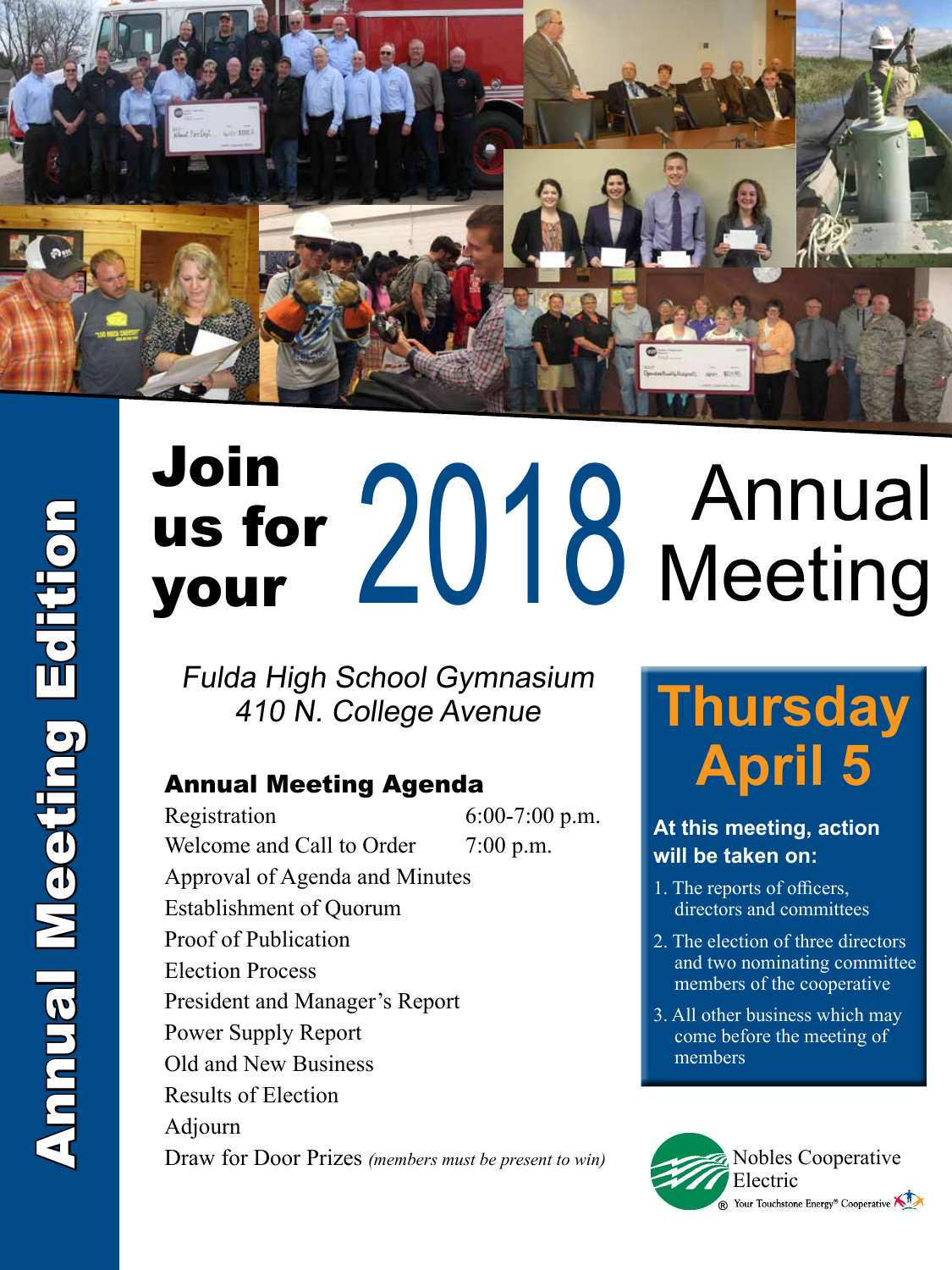

#### **Annual meeting minutes**

The annual meeting of the stockholders (herein referred to as "members") of Nobles Cooperative Electric (NCE) was held at the Wilmont VFW in the city of Wilmont, Minnesota, at 9:30 a.m. on April 8, 2017, pursuant to notice duly published for the 15 days prior to the holding of the meeting, as required by NCE's Articles of Incorporation and Bylaws.

Ronald Schwartau, president of the board of directors, acknowledged and thanked Pianist Michelle Weineke, who played prior to the annual meeting. Mr. Schwartau then led everyone in *The Pledge of Allegiance*.

Dave Reetz, Mayor of Wilmont, welcomed the members and guests to Wilmont.

The invocation was given by Pastor Joe Vanden Akker from the Ebenezer Christian Reformed Church in Leota.

President Schwartau acknowledged National Lineman Appreciation Day on April 10 and recognized the linemen. He then introduced special guests and NCE's Board of Directors.

The meeting was called to order by President Schwartau, who presided, and David Clarke, secretary of the cooperative, kept the minutes of the meeting.

The agenda was printed in the *Current Matters* Annual Report and mailed to each member of the cooperative. A motion was made, seconded, and carried to approve the agenda as printed.

The minutes of the last annual meeting of the members, as held April 9, 2016, was printed in the 2017 Annual Report. There being no corrections, additions, or deletions, a motion was made, seconded, and carried to approve the minutes as printed.

A registration of members attending the annual meeting was taken as members entered the VFW. Secretary Clarke stated that such registration indicated more than 50 members were present and the required quorum was therefore established as per Article II, Section 7 of the Bylaws.

Chairman Schwartau appointed Attorney Andrew E. Hagemann, Jr. as parliamentarian for the meeting.

Andrew E. Hagemann, Jr., attorney for the cooperative, presented the Notice of Annual Meeting, along with the Proof of Publication of said notice as published in the *Worthington Daily Globe* and *Murray County Wheel Herald* as per Article II, Section 2 of the Bylaws. Such notice and proof thereof was ordered annexed to the minutes of the meeting.

Attorney Hagemann then explained the

balloting and voting procedures for the election of directors and nominating committee members.

Chairman Schwartau appointed the tellers and inspectors of the election.

The next order of business was to take action on the election of two directors and three nominating committee members with President Schwartau presiding during the election.

Chuck Vasgaard, chairman of the nominating committee, reported that the nominating committee met on January 4 and February 8, 2017. They nominated David Balster and Jerry Beckering as director candidates from District Four, along with Bruce Barber as director candidate from District Six. Their effort to find other candidates for District Six was unsuccessful.

He then reported that the nominating committee nominated Lyle Kramer from District Three, Randy Buntjer from District Five, and Jim Buschena from District Seven as nominating committee candidates. Their effort to find other candidates was unsuccessful.

A motion was made, seconded, and carried to cast a unanimous ballot to elect Bruce Barber as director for District Six. He was elected for a three-year term or until his successor has been duly elected and qualified.

Director Candidates Beckering and Balster addressed the membership.

A motion was made, seconded, and carried to cast a unanimous ballot to elect Lyle Kramer, Randy Buntjer, and Jim Buschena as nominating committee members from Districts Three, Five, and Seven respectfully. Each were elected for a three-year term or until their successor has been duly elected and qualified.

Members were then instructed to mark their ballots for District Four Director.

President Schwartau and General Manager Adam Tromblay reported to the membership in a shared PowerPoint presentation.

Mr. Schwartau stated that informed and involved members are the cornerstone of NCE's strength; the focus is not on generating a profit, but providing members the service they desire and deserve. The cooperative's vision and mission is NCE's commitment to improving the quality of members' lives, distributing energy and services to benefit the member, and to be valued in the community. As an organization, NCE holds five core values (Safety, Team, Accountable, Responsive, and Transparent) important in the way they conduct business. In 2016, a random survey was conducted. President Schwartau thanked the members for the high marks from the survey and support given to the cooperative. NCE is a member-owned and democratically controlled cooperative. Members elect the directors and have a say in what the cooperative does and how business is conducted. Mr.

Schwartau called on the members for help in finding director candidates for Districts One, Two, and Seven, plus nominating committee candidates for Districts Four and Six in 2018.

Legislation affects NCE. Local democratic control has worked well since NCE was founded. However, a legislative bill has threatened how NCE does business and may put a substantial financial burden on NCE. Chairman Schwartau thanked Senator Bill Weber for sponsoring a local democracy bill to maintain that the cooperatives regulate themselves. Minnesota electric cooperatives support members that chose to use an on-site generation system to supply their own electric needs. However, that choice should neither degrade electric safety and reliability, nor be a cost burden to other electric members.

President Schwartau stated that our biggest challenge continues to be increasing power costs. Electric cooperatives use a diverse mix of fuels, which includes renewable resources, coal, natural gas, and nuclear. NCE receives power from Great River Energy (GRE), Southern Minnesota Energy Cooperative (SMEC), and Western Area Power Administration (WAPA) dams in North and South Dakota.

General Manager Tromblay stated that homeowners have opportunities to manage their energy cost by turning down their thermostat, replacing an old refrigerator, installing a ground source heat pump, or signing up for a load management program. Rebates are also available for homes and businesses. The cooperative is offering a residential energy audit to make sure the member gets the best value out of the energy they use each month. NCE will be introducing a new member portal that will allow members to see the electricity used any day they choose, giving more control and better knowledge to the member. A highlight of the year was the refinancing of \$9 million with CoBank. This will save NCE \$2.9 million over 19 years and the overall long-term interest rate dropped. Manager Tromblay then reported on the 2016 financials and capital credits paid to the members. He mentioned the National Lineman Appreciation Day and recognized all of the employees.

President Schwartau thanked the membership for attending the annual meeting and supporting their cooperative. Manager Tromblay and President Schwartau then responded to a question from the floor regarding the grid access fee.

Chairman Schwartau announced that the Wilmont Fire Department was the recipient of the NCE/CoBank "Sharing Success" Grant. They were awarded \$10,000 (\$5,000 from NCE and \$5,000 from CoBank) to help in their purchase of a fire truck.

President Schwartau recognized retiring Director Dick Ruiter. Mr. Ruiter was presented a commemorative "electric meter" lamp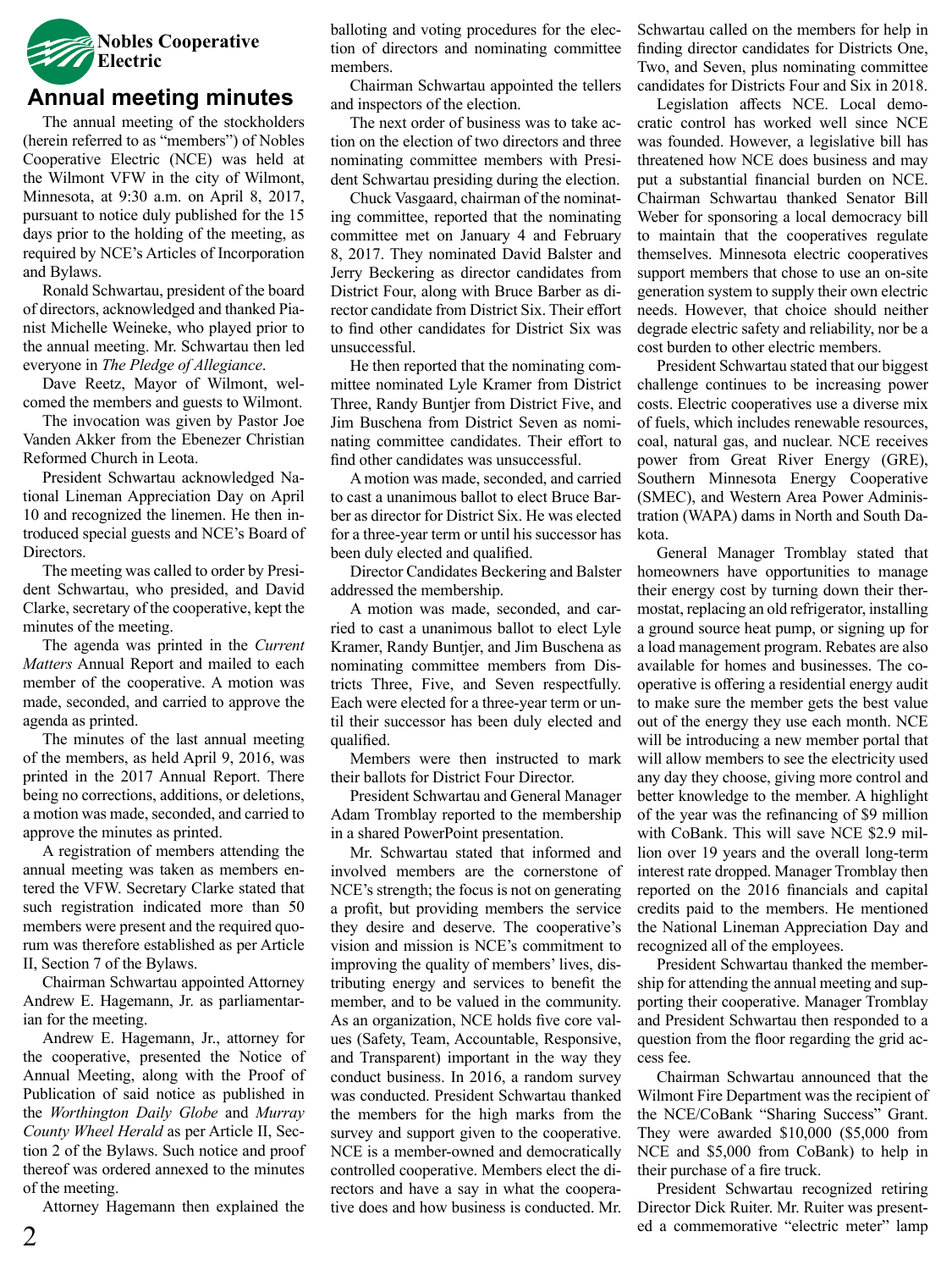for over 17 years of service to the member ship.

Dick Ruiter addressed the membership and thanked them for supporting him. He stated many changes have occurred over the years and was confident that these changes will be positive for the members. Mr. Ruiter also thanked the board and staff.

Rick Lancaster, vice president and chief generation officer from GRE, NCE's whole sale power supplier, addressed the member ship. He gave a brief background on GRE and mentioned the highlights in 2016. A map was shown of where GRE's renewable resources are located. He discussed Stanton Station's economics and the necessity to close the plant. Mr. Lancaster compared the capacity and energy sources from 2005 to what GRE is expecting in 2017. Both in capacity and ener gy, coal usage has declined over time and the renewable energy percentage has increased. GRE is purchasing a large percent of their energy from the wholesale market, where market prices are low. GRE has flexibility to lower production to a minimum in a timely fashion at Coal Creek Station and allow GRE to take advantage of low prices in the whole sale power markets.

On behalf of GRE, Mr. Lancaster present ed Chairman Schwartau a \$1,000 donation to NCE's Operation Round Up program.

President Schwartau asked if there was any old or unfinished business to come before the cooperative's annual membership meet ing. No such business was presented.

The chairman asked if there was any new business to come before the cooperative's an nual membership meeting, but no such busi ness was presented.

Senator Bill Weber addressed the mem bership regarding the local democracy bill and explained that the legislature is ahead of schedule. They have moved deadlines up, bills getting to the governor sooner, confer ence committees will start, and the legislature has asked the governor to visit with them to avoid future vetoes. Senator Weber heard the message from voters "Get up there and get the work done." He then thanked NCE's membership for the opportunity to attend the annual meeting.

President Schwartau announced the results of the election. Jerry Beckering was elected as director from District Four for a term of three (3) years or until his successor has been duly elected and qualified.

He then thanked the tellers for their ser vice.

There being no further business to come before the meeting, Chairman Schwartau ad journed the meeting.

> Respectfully submitted, David D. Clarke, Secretary

#### Notice of annual meeting for members

The annual meeting for Nobles Cooperative Electric members will be held at the Fulda High School Gymna sium in Fulda, Minnesota, on Thurs day, April 5, 2018, at 7 p.m. to take ac tion on the following matters:

- 1. The reports of officers, directors and committees.
- 2. The election of three directors and two nominating committee mem bers of the cooperative.
- 3. All other business which may come before the meeting, or any adjourn ment or adjournments thereof.

Absentee ballots for director and nominating committee member elec tions are available upon request.

> David D. Clarke, Secretary Dated: February 16, 2018

### Absentee ballots

Absentee ballots for voting on the di rector elections for Districts One, Two and Seven; along with nominating committee member elections for Districts Four and Six are available for any member unable to attend the annual meeting. Call the office at 507-372-7331; ask for Julie. Otherwise, email NCE (nce@noblesce.com) and an absentee ballot application will be mailed to you.

Upon return of the absentee ballot application, you will be mailed two bal lots, instructions and a return envelope. Your absentee ballots must be received by Wednesday, April 4 at 4:30 p.m..

#### Your vote counts *Make your voice heard*

This is your opportunity to par ticipate in the democratic process. Vote for directors from Districts One, Two and Seven; along with nominating committee members from Districts Four and Six.